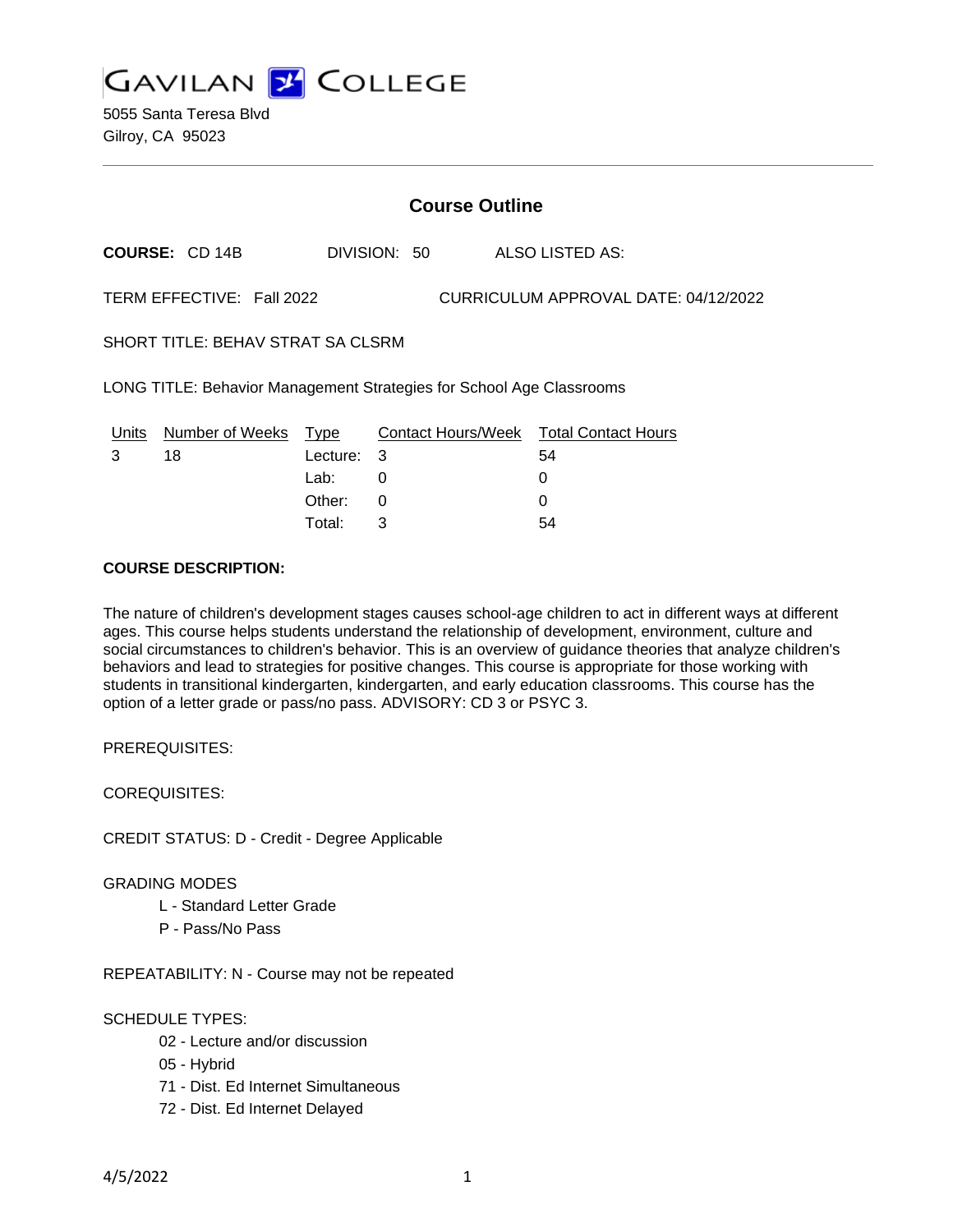# **STUDENT LEARNING OUTCOMES:**

By the end of this course, a student should:

1. Differentiate between developmentally appropriate behaviors and challenging behaviors.

2. Observe, document, and analyze students? behaviors to identify patterns of challenging behaviors and select theories and strategies to address them, both from an individual student?s needs and overall classroom management.

3. Explain how the teachers? perceptions, experiences, and behavior influence the students? behavior.

# **COURSE OBJECTIVES:**

By the end of this course, a student should:

- 1. Explain how student?s developmental skills and abilities affect classroom behavior.
- 2. Identify factors that contribute to student behavior.
- 3. Describe six discipline models.
- 4. Compare and contrast the different approaches to discipline.
- 5. Identify different theories of behavior guidance for classroom management.

6. Develop and articulate a personal philosophy of discipline connecting personal philosophy of how children learn with guidance theories.

#### **CONTENT, STUDENT PERFORMANCE OBJECTIVES, OUT-OF-CLASS ASSIGNMENTS**

Curriculum Approval Date: 04/12/2022

3 Hours

Content: Course overview; methods and expectations. Observation and documentation techniques, including but not limited to tools, methods, collecting data, looking for patterns, and evaluation. Overview of discipline problems/challenging behavior and their causes. Role of the home, society, and school.

#### 3 Hours

Content: Developmentally appropriate expectations for children ages 3 ? 6; including physical skills, cognitive skills, social and emotional skills and language skills. Educational philosophies and child development. Dealing with developmentally delayed students. Making decisions about discipline.

3 Hours

Content: Developmentally appropriate expectations for children ages 7 ? 13. Approaches to discipline, including proactive vs. re-active strategies, teacher centered vs. child centered teaching, guidance and discipline vs. punishment and rules vs. limits. Comparing different approaches and deciding on a personal approach.

### 3 Hours

Content: Behavior modifications ? ignoring unacceptable behavior and reinforcing appropriate behavior; correction strategies, reinforcers and rewards.

3 Hours

Content: Assertive discipline. Responses to misbehavior, roadblocks, punishment, preventing discipline problems.

### 3 Hours

Content: Motives for behavior, teaching styles, helping students correct their mistakes as a way to prevent discipline problems. Peer teaching, problem solving. Using visual and auditory cues.

### 3 Hours

Content: Teacher Effectiveness Training - Teachers engage in active listening and sending I-messages. Avoiding power to solve problems. Review of discipline methods covered so far. Midterm One.

# 3 Hours

Content: Defining Challenging Behaviors: Correcting Unacceptable Behaviors ? Identifying Inappropriate Behavior, Identifying Consequences, Making Value Judgements, Creating a Plan.

### 3 Hours

Content: The ripple effect and effectiveness of desists. Boredom and discipline problems. Re-direction techniques.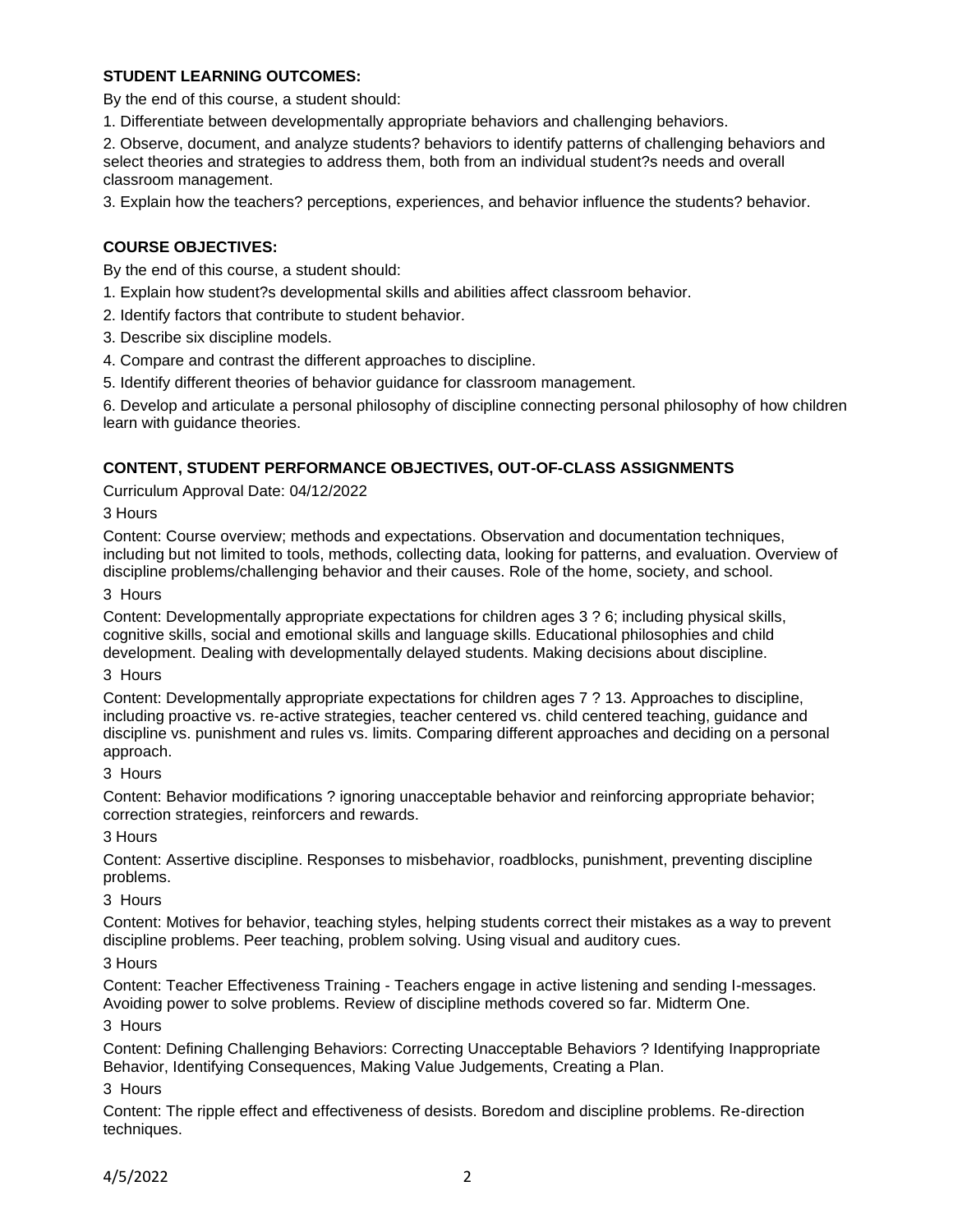# 3 Hours

Content: Review of discipline methods covered so far. Midterm Two.

# 3 Hours

Content: Choosing a Discipline Approach. Applying a personal discipline philosophy; establishing criteria; identifying/validating assumptions; considering options; Identifying own bias and trigger points.

# 6 Hours

Content: The Inclusive Classroom; Creating a Personal Theory of Discipline; Developing a School Wide Discipline Program. Components; environment; congruence. Collaboration with families, resources and staff to effectively manage behavior and address any extenuating contributing issues.

# 3 Hours

Content: Classroom/Group Management and Instruction. Consistency between discipline and instructional methods. (Consistency between personal theories of discipline and program wide discipline program.) Cooperative vs. competitive learning. Group learning vs. group dynamics. Role plays and in-class analysis: Suggested skill demonstration: Role play parent teacher conference on child?s behavior.

### 4 Hours

Content: Classroom/Group Management/Student Diversity and Adult-Child Relationships. Strategies for making positive changes. Assessing attitudes; improving communication skills; self-concept and discipline; cultural diversity and interpersonal relationships; gender bias; language and communication style.

### 6 Hours

Content: Managing the Classroom: Time Management, Managing the Physical Environment. Setting up the physical arrangement of your classroom to encourage appropriate behavior. Creating a predictable day. Understanding your legal, ethical and professional responsibilities. Application of theories and observations. Group presentations.

2 Hours

Final Examination.

# **METHODS OF INSTRUCTION:**

Lecture, In-class Activities, Out-of-class Activities, Multi-media Presentations, Guest Presenters, Class Discussion, Analysis of Readings, Journal Reflections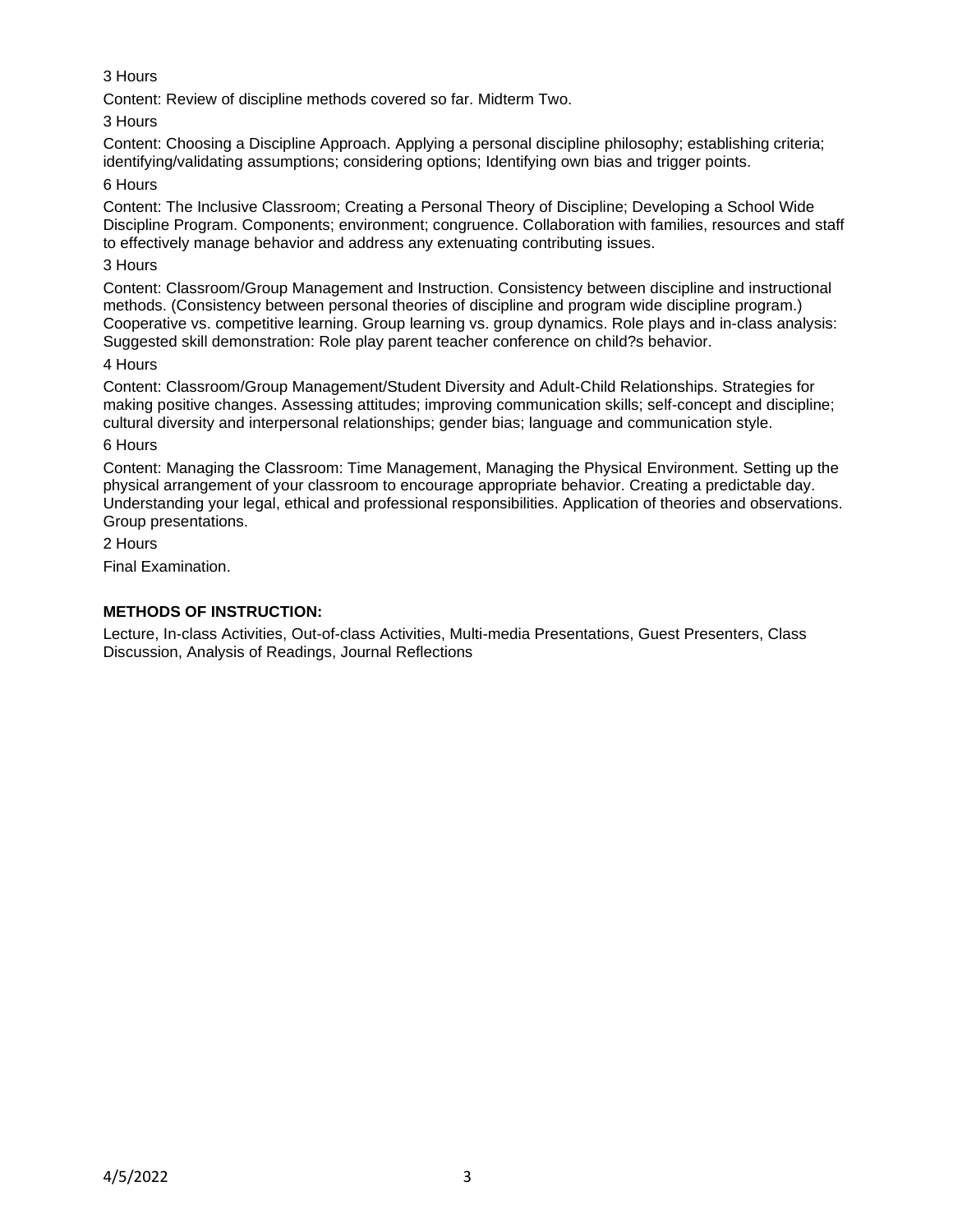# **OUT OF CLASS ASSIGNMENTS:**

Required Outside Hours 6 Assignment Description Homework: Read text and write a journal entry (then polish into a typed introductory essay) describing your family discipline style.

Required Outside Hours 6 Assignment Description Homework: Read text and find an example of a discipline method in children's literature. Describe in journal.

Required Outside Hours 6 Assignment Description Homework: Read text and write journal entry.

Required Outside Hours 6 Assignment Description Homework: Select one of the application problems at the end of the chapter and write a solution in your journal. Don't limit to a classroom setting.

Required Outside Hours 6 Assignment Description Homework: Read text and answer questions at end of chapter.

Required Outside Hours 6 Assignment Description Homework: Read text and answer questions at end of chapter. Evaluate discipline methods discussed here according to your own experience; write journal entry.

Required Outside Hours 9 Assignment Description Homework: Read and solve application problems at the end of chapters to prepare for midterm.

Required Outside Hours 6

Assignment Description

Homework: Read text and answer questions at end of chapter. Write journal entry defending or refuting one of the arguments in "Explore Your Philosophy.? Sample observation assignment: Observe a 3-6 year old child in a classroom setting and identify, analyze, and document any challenging behaviors. Be prepared to discuss your findings with the class.

Required Outside Hours 6

Assignment Description

Homework: Read assigned chapters of text and answer questions to consider at end of both chapters. Write journal entry defending or refuting this assumption ? Students' classroom behavior is best controlled, not by themselves, but by the teacher.

Required Outside Hours 6

Assignment Description

Homework: Read and solve application problems at the end of chapters to prepare for midterm. Turn in journal and all homework to date.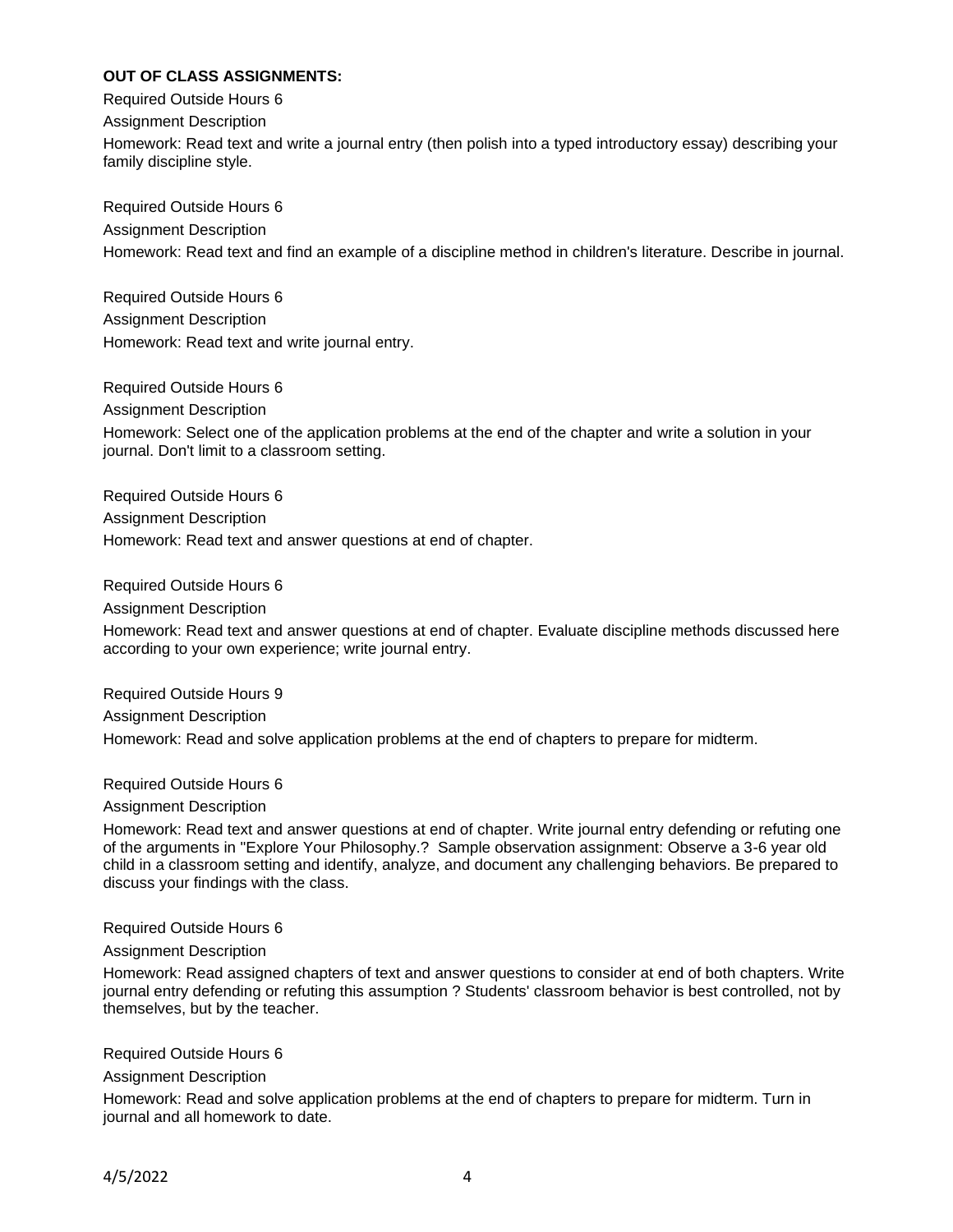Required Outside Hours 6

Assignment Description

Homework: Read text, make copy of Synopsis of Discipline Models for future reference; make arrangements to observe a setting with children and analyze a discipline approach. Rewrite observation notes as a journal entry. Suggested writing assignment: Reflect on personal philosophy of guidance and discipline. Discuss, identify and reflect on teacher biases and how they impact the classroom community.

Required Outside Hours 12

Assignment Description

Homework: Read text and answer questions to consider at end of chapter. Using journal entries, text and classroom assignments, begin writing a 1000 word essay describing your personal theory of discipline.

Required Outside Hours 6 Assignment Description Homework: Write a lesson that can be taught using three different cooperative learning approaches.

Required Outside Hours 9

Assignment Description

Homework: Interview a teacher, coach or recreation worker about challenges and solutions in group management. Type summary, including questions and answers and present orally in class. We will analyze in groups. Personal Essay due.

Required Outside Hours 12 Assignment Description Homework: Review for Final Exam.

### **METHODS OF EVALUATION:**

Writing assignments Evaluation Percent 40 Evaluation Description Writing assignments: 30% - 50% Written Homework, Reading Reports, Lab Reports, Essay Exams, Term Papers

Problem-solving assignments Evaluation Percent 40 Evaluation Description Problem-solving demonstrations: 30% - 50% Homework Problems, Quizzes, Exams

Objective examinations Evaluation Percent 20 Evaluation Description Objective examinations: 15% - 30% Multiple Choice, True/False, Matching Items, Completion